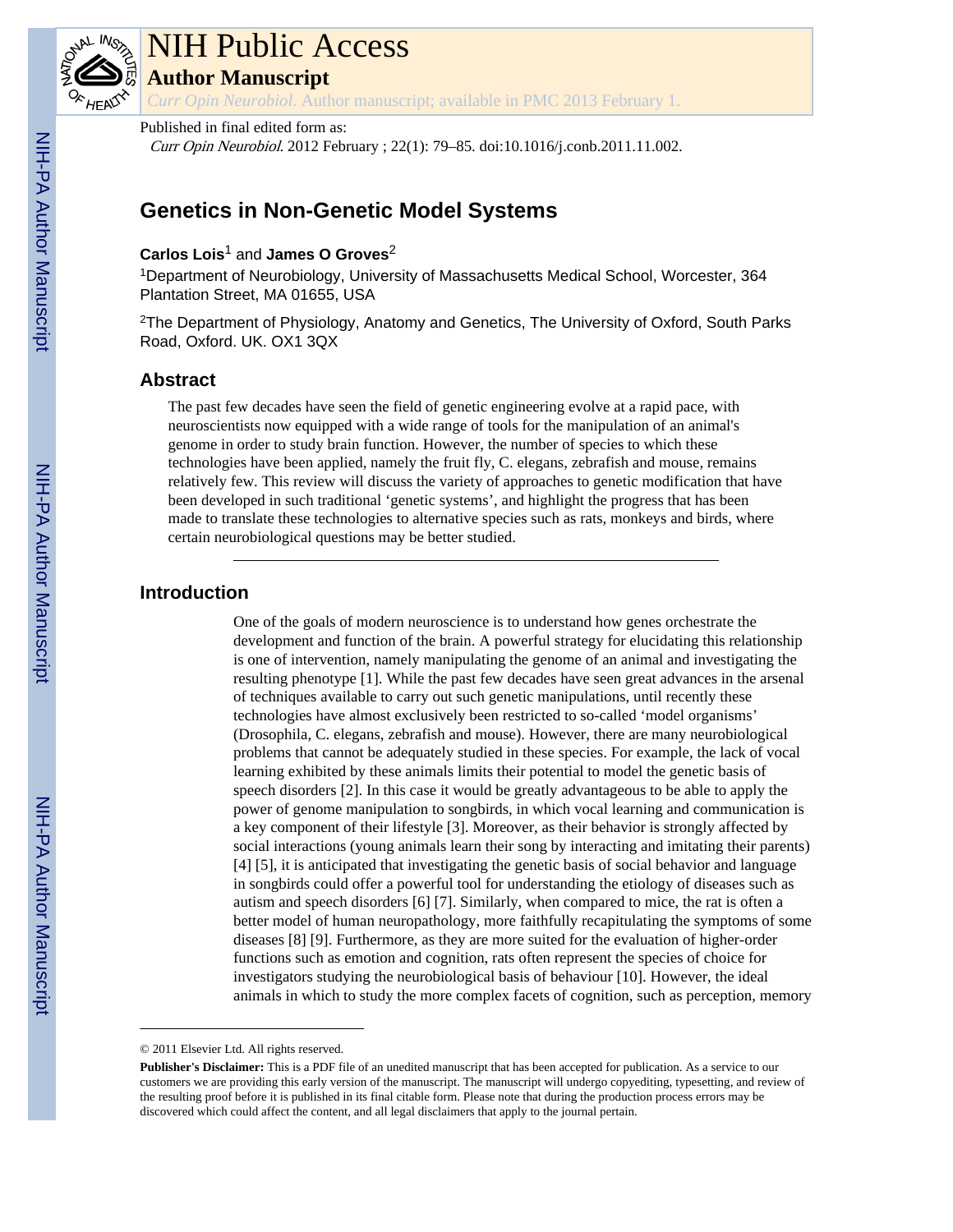and learning, are non-human primates. Thus, it is clear that the ability to genetically modify the most appropriate species in which to investigate specific neurobiological problems will be of great value.

In this review we will provide an overview of the methods available to manipulate the genome and discuss their advantages, limitations and potential. We will also discuss the progress that has been made to adopt the technologies developed in traditional 'genetic species' to alternative species, by focusing on rats, monkeys and birds. The review will concentrate on methods of genetic manipulation where every cell of the animal carries the same modification, and is transmitted to the progeny. The main advantage of this being that that all animals carry the same modification in their genomes, and therefore a phenotype that is highly reproducible from animal to animal. Alternative strategies for the genetic manipulation of the brain, such as the direct injection of virally-delivered transgenes, are attractive due to their qualities of speed and regional specificity. For example, injecting adult animals removes the need to generate progeny carrying the genetic modification, while the site of the viral injection allows for the localized manipulation of specific brain regions (for instance, by performing the viral injection in the visual versus somatosensory cortex). However, direct viral injection has two important limitations. First, only a fraction of the cells in a targeted area are infected, making it difficult to obtain homogenous manipulation of a brain region. Second, it is difficult to achieve consistency between animals, as there is significant variability between the effects of each injection. Other reviews cover the topic of viral delivery of transgenes into the brain in more detail, and we will not discuss it further here $[11]$ .

#### **Genetic strategies for genome manipulation**

The key goals of genetic manipulation can be divided into two categories: 1) Gene addition (transgenics) and 2) Gene modification (forward mutagenesis, knockouts and knockins).

#### **Transgenics**

Transgenesis, defined as the addition of exogenous DNA into an animal's genome, is a powerful method to investigate brain function and development. This additional DNA may be, among hundreds of examples, a gene encoding a fluorescent protein to image the morphology of neurons, a mutant human gene to create an animal model of a disease, or a channel to electrically activate or silence a specific neuronal population. Regardless of the motivation, a key goal in transgenesis is to make an additive change to the genome of an animal while minimizing the disruption to endogenous gene expression. Several techniques have been developed in pursuit of this goal.

**Pronuclear injection—**Pronuclear injection is one of the simplest methods to generate a transgenic animal, involving the injection of exogenous DNA into the nucleus of a zygote which randomly integrates into the host genome to generate a transgenic founder animal [12]. Early technical limitations prevented the use of DNA fragments any larger than 30 Kilobases (kb), meaning that all regulatory elements of a gene, including promoters and enhancers, had to be included within this region. Recent advances in the creation and manipulation of Bacterial Artificial Chromosomes (BACs) [13] has led to the widespread generation of transgenic mice [14] and a select number of transgenic rats [15,16], carrying inserts of over 150Kb. In a majority of cases the size of a BAC will permit all of the exons, introns, promoters and regulatory elements of a gene to be included in the transgene, thereby allowing for the faithful reproduction of physiological gene expression patterns, and minimizing the risks of positional effects from neighboring DNA [17]. A modification of this strategy, in which the BAC is introduced into the genome via a transposon, greatly increases the efficiency of transgenesis and has been successfully applied to zebrafish, mice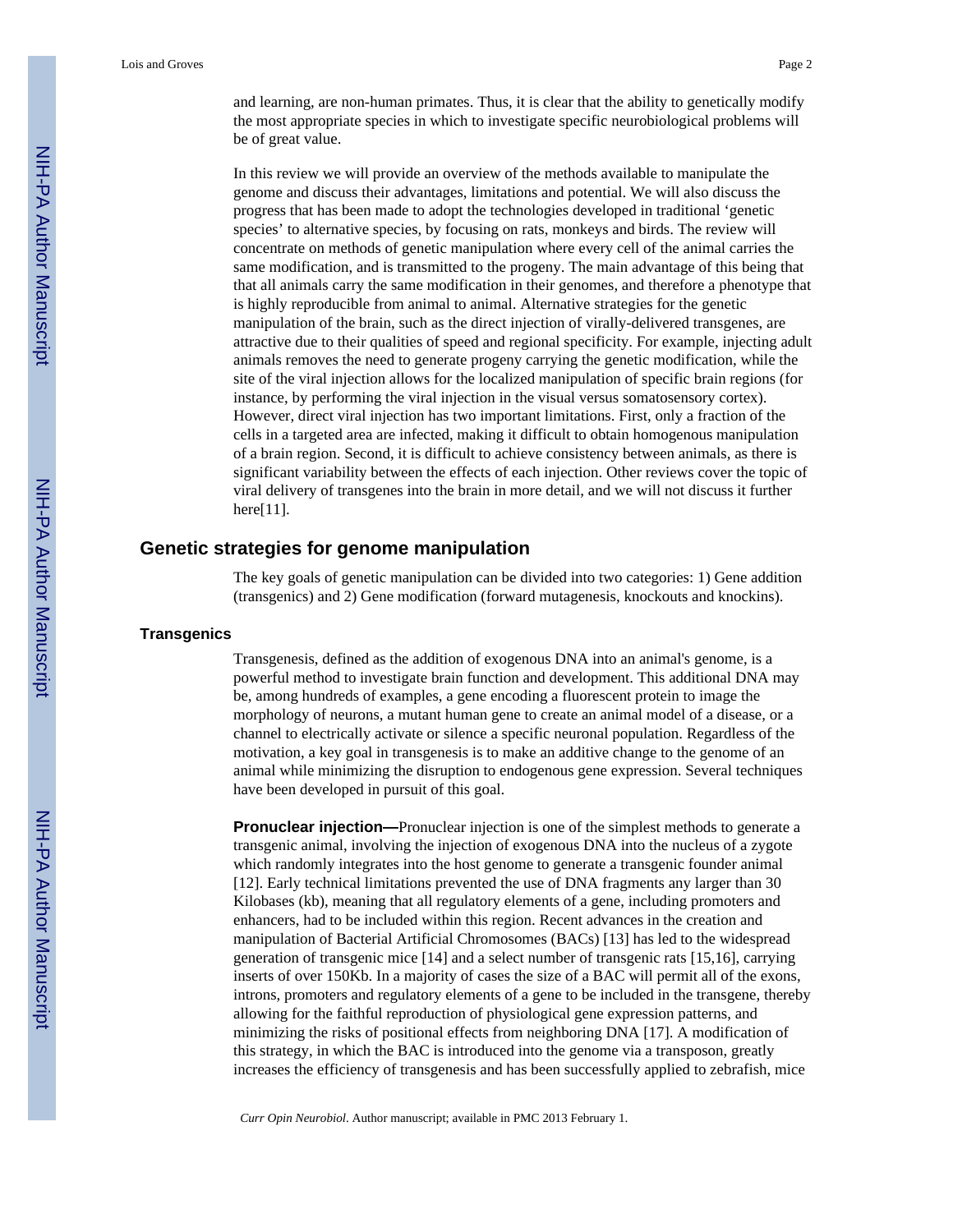Lois and Groves Page 3

**Viral-mediated transgenesis—**For many species, pronuclear injection is either not practical or not possible. Among mammals, the harvesting of large numbers of zygotes is only feasible in rodents, and in birds it is not possible to access and visualize the pronucleus of avian zygotes. Such limitations can be overcome through the use of viruses. The first reported genetically engineered vertebrate was a transgenic mouse generated by injecting moloney-leukemia virus (MLV) into early embryos [20]. However, MLV vectors are silenced in transgenic animals and in most cases, these animals do not express the transgene. In 2002 it was demonstrated that unlike MLV viruses, lentiviruses are immune to developmental silencing, and allow for the generation of transgenic mice and rats in which the transgene is robustly expressed over many generations [21] [22]. This relatively simple and efficient technique has been subsequently used to generate transgenic pigs, rabbits, cows, birds and even non-human primates (see below for further discussion). For example, transgenic chickens and quails can be produced very easily with lentiviral vectors, and a number of strains are now used in developmental neurobiology research [23,24]. More recently, lentiviruses have also been used to generate transgenic zebra finches, a songbird that has been used for over 40 years to investigate the neurobiological basis of vocal behavior [25].

Despite its ease, lentiviral transgenesis is restricted by the size of DNA sequence which can be packaged into a lentiviral vector (up to 10 Kb). In addition, both pronuclear injection and viral-mediated transgenesis suffer from a random site of transgene integration and number of integrations into the host genome, resulting in considerable variability in expression between animals carrying the same transgene. For example, in 2008 a transgenic macaque was generated using lentiviral vectors carrying the mutated gene responsible for Huntington's disease [26]. The monkeys successfully expressed the transgene, and some were found to model many of the pathological and clinical hallmarks of the disease. However, the five animals generated were found to exhibit marked differences in disease presentation, ranging from completely unaffected to death one month after birth. While clearly a drawback in this experiment, in some cases such variability can be advantageous, with specific transgenic lines exhibiting serendipitous patterns of regional expression that may be ideal for a given experimental need [27].

Higher-order primates such as rhesus macaques present some important practical limitations for their use as a genetic model system, including long latencies of sexual maturity (4 years), low fecundity and the fact that their maintenance is very expensive (approx. 15\$ per day per animal). An alternative to macaques are marmosets, which have a much shorter latency to sexual maturity (6 months), produce a high number of offspring, and due to their smaller size, can be housed at a much lower cost than macaques. Transgenic marmosets, recently generated via lentiviral transgenesis, exhibited germline transmission and robust expression in their progeny [28]. While marmosets do not have the cognitive capacity of rhesus macaques, their economic and reproductive benefits may position them as the most appropriate non-human primate models in which to focus genetic engineering efforts.

#### **Gene modification**

As opposed to the additive nature of standard transgenesis, gene modification involves the manipulation of the host genome in order to draw inferences of gene function based on the mutant's phenotypic abnormalities. Strategies of achieving gene inactivation include Random mutagenesis, Targeted mutagenesis and RNAi transgenesis.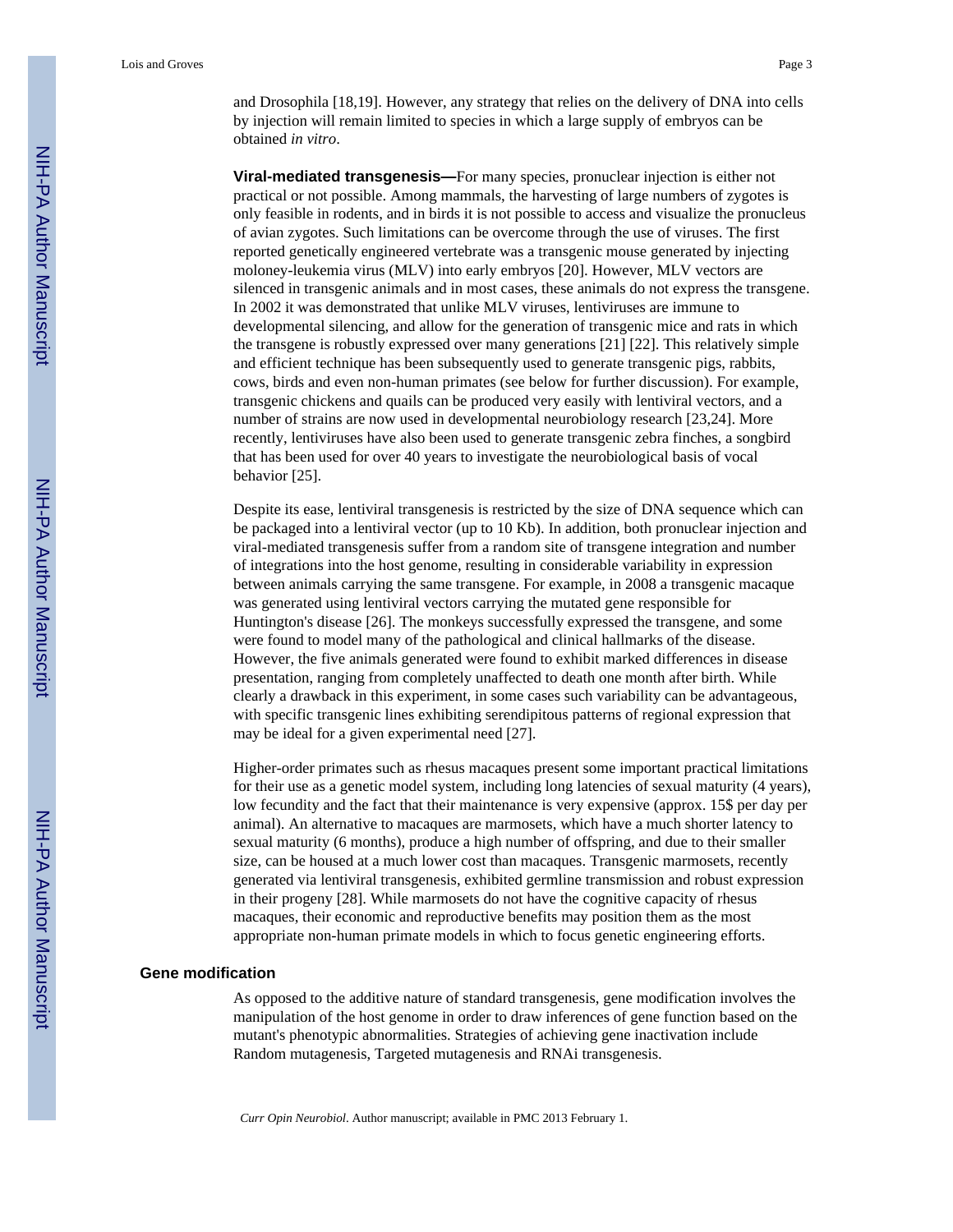**Random mutagenesis—**Random mutagenesis (also known as forward genetics) involves exposing an animal to a mutagen in order to induce changes in the DNA of their germ cells. The mutation is transmitted to offspring, which are screened for phenotypic abnormalities [29,30]. This unbiased approach has the power to identify genes whose participation in a physiological process was not anticipated, and has been used to elucidate genetic abnormalities underlying human neurological conditions [31] and brain development [32]. Unfortunately, the screening of thousands of animals and subsequent search for the mutation of interest is highly laborious and costly, limiting this approach to invertebrates such as C. elegans and Drosophila or, in some large scale projects, to vertebrates such as zebrafish, mice or rats. However, recent technological advances have opened up the possibility to perform random mutagenesis directly followed by next generation sequencing to identify the mutation [33]. This strategy negates the need for breeding schemes normally required to locate the mutated genes by linkage analysis, thus reducing the time and effort normally associated with this approach. It is expected that this combination of next generation sequencing and forward mutagenesis will lead to the generation of an extremely useful resource, as hundreds of rat strains carrying mutations in genes involved in a wide range of

**Targeted mutagenesis—**Targeted mutagenesis (also known as reverse genetics) refers to the manipulation of a genome at a specific and predetermined location, representing a powerful strategy for engineering a gene with the combined benefits of accuracy, precision and flexibility. There are two basic variants of this strategy: a) knockouts, in which the gene is mutated to obtain a loss of function, and b) knockins, to allow for modifications such as nucleotide substitutions, swapping of regulatory elements of a gene or flanking a region of interest with recombinase target sites (e.g. loxP or FRT) for conditional mutagenesis.

physiological processes will be readily available [34].

This strategy was pioneered in mice where the derivation of pluripotent embryonic stem (ES) cells allowed for the *in vitro* targeting of specific genome loci [35]. The key advantage of this resides in the ability to screen thousands of ES cell colonies *in vitro* to identify those that carry the desired genetic modification. Genetically modified ES cells are then used to generate chimeric animals that transmit the genetic modification to their offspring [36,37]. Unfortunately, the generation of germline competent ES cell lines has proven extremely difficult for species other than the mouse. However, after almost 30 years of failure, novel developments in tissue culture methods now allow the derivation of germline-competent rat ES cell lines. To date these have been used to generate a small number of targeted gene knockout rats [38,39]\*\*, a breakthrough that will undoubtedly lead to a rapid increase in the development of such models.

In addition to ES cells, stable cell lines with the ability to become germ cells, known as primordial germ cells (PGCs), also allow for manipulation of the genome[40,41]. For example, it has been possible to generate transgenic chickens with cultured PGCs, which should allow for targeted manipulation of its genome [42]. Unfortunately, these methods have not yet been successful for the derivation of germline-competent PGC lines for other avian species.

Nuclear transfer is a recent development that permits targeted gene mutagenesis in animals in which ES cells or PGCs are not available [43,44]. In this approach, a gene can be targeted in fibroblasts where thousands of colonies can be screened *in vitro* to identify cells showing appropriate targeting. The nuclei of the targeted fibroblast is then transferred into an oocyte in order to generate a genetically engineered animal. This technique was successfully used to generate a genetically modified pig that modeled the symptoms of cystic fibrosis more faithfully than an analogous mouse model [45].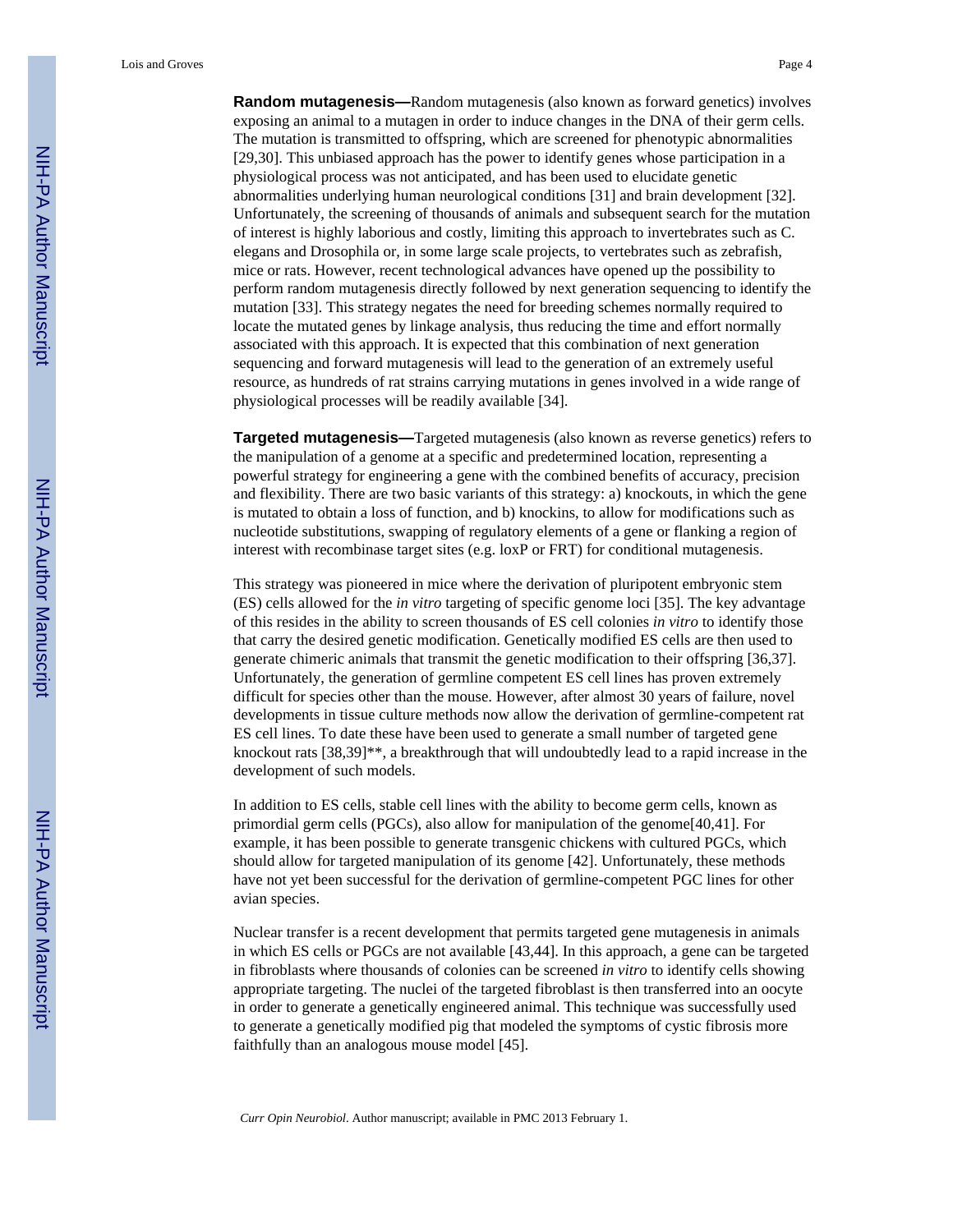Finally, a new strategy based on zinc finger nucleases (ZFN) allows the modification of a host genome via *in vivo* recombination, removing the need for initial *in vitro* cell line manipulation. ZFNs are fusion proteins engineered to recognize and mutate specific sequences of genomic DNA[46]. The high efficiency of ZFNs allows for direct gene targeting in individual zygotes, thus eliminating the need for screening hundreds of animals for the appropriate recombination event. In principle, this approach can be used to perform gene targeting in any species, and it has so far been successful in generating genetically modified Drosophila [47], zebrafish [48],mice [49] and pigs [50]. ZFNs have also been used to create the first targeted knockout rats and there is great enthusiasm about the potential of this technique to genetically engineer rats on a routine bases [51]. Currently this technique is limited by a lack of flexibility in regards to the exact location within a gene that can be targeted (due to the restricted number of sites available for ZFN binding), and high financial cost (each ZFN has to be specifically designed at approximately \$35, 000 per construct). These issues may soon be overcome through both technical improvements and the development of complementary approaches, such as Transcription Activator-Like Effectors-Nucleases (TALENs). These constructs are relatively simple to design and have been used to induce site-directed mutations with both great levels of accuracy and reduced financial cost compared with ZFNs [52] [53]. Both ZFNs and TALENs have proven to be extremely useful for the generation of knockout animals, and demonstrate exciting potential for their use in novel model systems. However, these techniques will require further improvements to allow for the generation of knockin animals in a more practical and widespread manner.

**RNAi transgenesis—**An alternative approach to inactivating a gene is to disrupt expression at the level of its mRNA. RNA interference (RNAi) is a relatively inexpensive, fast and easy method of downregulating gene expression and can be used in any animal species [54]. The RNAi constructs can be integrated into the genome using any of the geneadding techniques described above, such as pronuclear injection or lentiviral transgenesis [55,56]. Unfortunately, RNAi downregulates gene expression by 90% at best, so in contrast to the complete 'knockout' of function that can be achieved through homologous recombination, the partial loss of expression associated with this technique is referred to as a 'knockdown'. In addition, RNAi carries the risk of 'off-target' effects, such as the unwanted suppression of non-target genes or perturbation of the endogenous microRNA metabolism [57]. However, the great flexibility afforded by the inducible and reversible nature of RNAimediated gene knockdown often outweighs these drawbacks [58,59] [60].

#### **Conclusion**

There is an inherent tension in the way biology has been studied over the last 60 years. Some investigators propose that it is advantageous to focus research on a small number of species, enabling the acquisition of deep and detailed knowledge. Others argue that for each biological question there is an animal species ideally suited for its investigation (the socalled August Krogh principle) [61]. In the early days of molecular biology, the pioneer Max Delbruck encouraged researchers to focus their attention exclusively on T-even bacteriophages [62]. Many investigators followed his advice, large resources were devoted to these phages, and a great body of knowledge was obtained from these studies. However, other scientists did not follow his creed and focused their attention on lambda phage, at the time a lesser explored bacterial virus. With the benefit of hindsight, we now know that lambda phage has arguably made a greater contribution to the advance of molecular biology compared with T-phages [63,64]. When choosing a model system, going against the *status quo* has the potential to yield significant rewards.

There are many examples of when focusing in less traditional species has provided critical advances in the study of neurobiological phenomena. For example, the squid giant axon was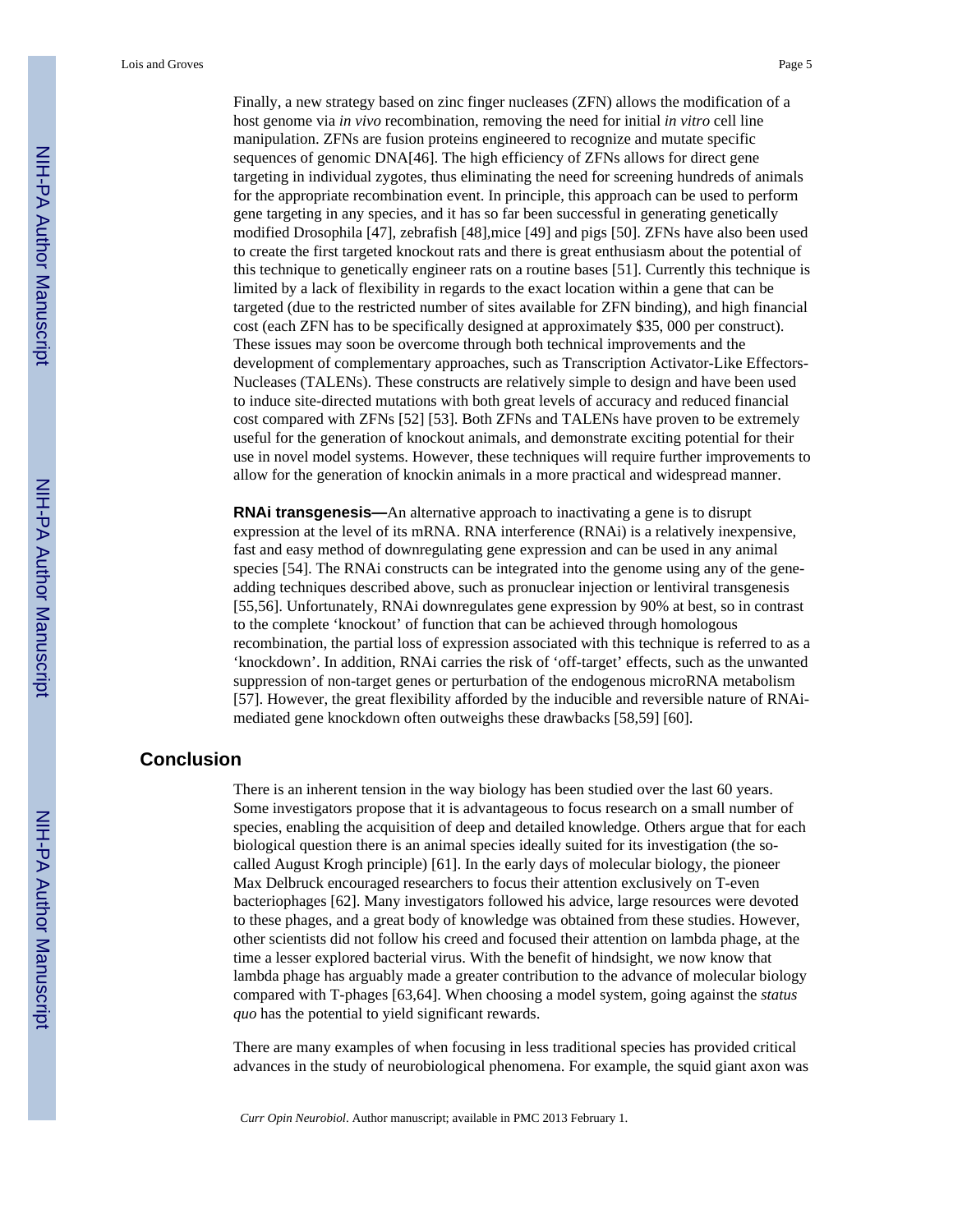crucial for elucidating the mechanisms of membrane excitability $[65]$ , as were barn owls for sound location[66], honeybees for animal communication[67], frogs for neurotransmitter secretion[68], and cats for the cortical mechanisms of visual perception[69]. We are now at a point where whole genome sequencing can be carried out relatively quickly and cheaply, allowing investigators the freedom to harness the power of genetic modification and apply it to the species most appropriate for their biological questions. For example, salamanders, an ideal system in which to study neuronal regeneration [70], and butterflies, used in the study of magnetoreception, have both been genetically engineered [71]. Furthermore, ants and bees offer great promise for the study social behavior [72], and it is anticipated that new methods will soon become available to allow their genetic modification. The important caveat to be considered when investigating such non-traditional species is the paucity of "off-the shelf" genetic constructs and transgenic animals, with researchers often required to create reagents from scratch. However, there is no reason why additional research and collaboration cannot be used to overcome this limitation.

We believe that the most successful approach for the future of genetic neurobiology research will be a combination of the traditional and non-traditional. Important factors, such as ease of maintenance, research experience, and the immediate availability of numerous genomeediting reagents means that traditional genetic modeling species, such as the mouse, zebrafish, C. elegans and Drosophila, will continue to dominate neuroscience research. However, for the small (but increasing) number of investigators who recognize that these species are not adequate for their needs, the application of genetic engineering in less traditional model species is likely to have a significant impact in these select areas of neurobiology research.

#### **References and recommended reading**

- 1. Benzer S. From the gene to behavior. JAMA. 1971; 218:1015–1022. [PubMed: 4942064]
- 2. Fisher SE, Lai CS, Monaco AP. Deciphering the genetic basis of speech and language disorders. Annu Rev Neurosci. 2003; 26:57–80. [PubMed: 12524432]
- 3. Nottebohm F, Liu WC. The origins of vocal learning: New sounds, new circuits, new cells. Brain Lang. 2010; 115:3–17. [PubMed: 20955897]
- 4. Jarvis ED, Scharff C, Grossman MR, Ramos JA, Nottebohm F. For whom the bird sings: contextdependent gene expression. Neuron. 1998; 21:775–788. [PubMed: 9808464]
- 5. Tchernichovski O, Mitra PP, Lints T, Nottebohm F. Dynamics of the vocal imitation process: how a zebra finch learns its song. Science. 2001; 291:2564–2569. [PubMed: 11283361]
- 6. Fisher SE, Vargha-Khadem F, Watkins KE, Monaco AP, Pembrey ME. Localisation of a gene implicated in a severe speech and language disorder. Nat Genet. 1998; 18:168–170. [PubMed: 9462748]
- 7. Penagarikano O, Abrahams BS, Herman EI, Winden KD, Gdalyahu A, Dong H, Sonnenblick LI, Gruver R, Almajano J, Bragin A, et al. Absence of CNTNAP2 Leads to Epilepsy, Neuronal Migration Abnormalities, and Core Autism-Related Deficits. Cell. 2011; 147:235–246. [PubMed: 21962519]
- 8. von Horsten S, Schmitt I, Nguyen HP, Holzmann C, Schmidt T, Walther T, Bader M, Pabst R, Kobbe P, Krotova J, et al. Transgenic rat model of Huntington's disease. Hum Mol Genet. 2003; 12:617–624. [PubMed: 12620967]
- 9. Mullins JJ, Peters J, Ganten D. Fulminant hypertension in transgenic rats harbouring the mouse Ren-2 gene. Nature. 1990; 344:541–544. [PubMed: 2181319]
- 10. Abbott A. Neuroscience: The rat pack. Nature. 2010; 465:282–283. [PubMed: 20485409]
- 11. Bowers WJ, Breakefield XO, Sena-Esteves M. Genetic therapy for the nervous system. Hum Mol Genet. 20:R28–41. [PubMed: 21429918]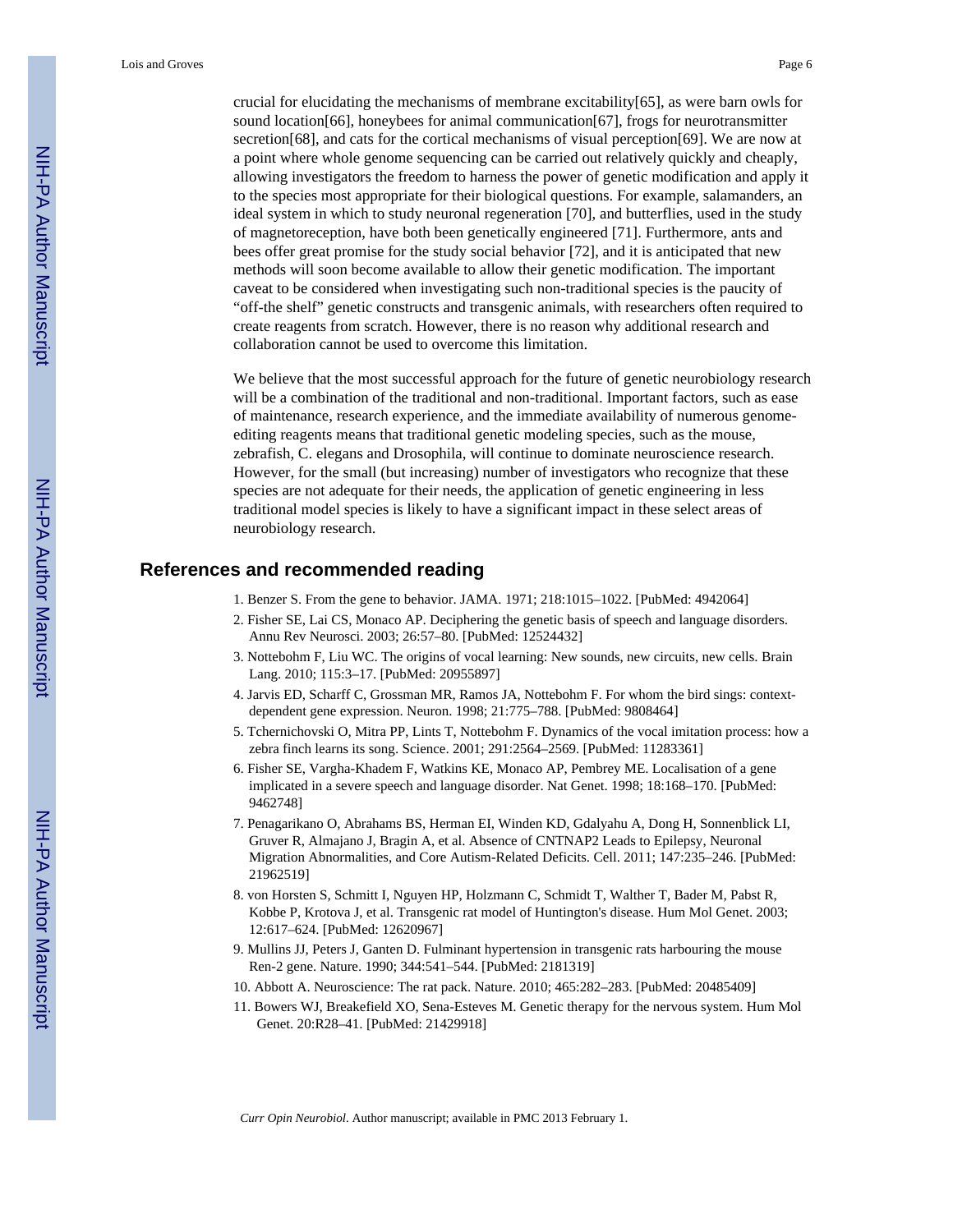- 12. Gordon JW, Scangos GA, Plotkin DJ, Barbosa JA, Ruddle FH. Genetic transformation of mouse embryos by microinjection of purified DNA. Proc Natl Acad Sci U S A. 1980; 77:7380–7384. [PubMed: 6261253]
- 13. Yang XW, Model P, Heintz N. Homologous recombination based modification in Escherichia coli and germline transmission in transgenic mice of a bacterial artificial chromosome. Nat Biotechnol. 1997; 15:859–865. [PubMed: 9306400]
- 14. Pfeffer PL, Payer B, Reim G, di Magliano MP, Busslinger M. The activation and maintenance of Pax2 expression at the mid-hindbrain boundary is controlled by separate enhancers. Development. 2002; 129:307–318. [PubMed: 11807024]
- 15. Uematsu M, Hirai Y, Karube F, Ebihara S, Kato M, Abe K, Obata K, Yoshida S, Hirabayashi M, Yanagawa Y, et al. Quantitative chemical composition of cortical GABAergic neurons revealed in transgenic venus-expressing rats. Cereb Cortex. 2008; 18:315–330. [PubMed: 17517679]
- 16. Semprini S, Friedrichsen S, Harper CV, McNeilly JR, Adamson AD, Spiller DG, Kotelevtseva N, Brooker G, Brownstein DG, McNeilly AS, et al. Real-time visualization of human prolactin alternate promoter usage in vivo using a double-transgenic rat model. Mol Endocrinol. 2009; 23:529–538. [PubMed: 19147700]
- 17. Heintz N. BAC to the future: the use of bac transgenic mice for neuroscience research. Nat Rev Neurosci. 2001; 2:861–870. [PubMed: 11733793]
- 18. Venken KJ, Bellen HJ. Emerging technologies for gene manipulation in Drosophila melanogaster. Nat Rev Genet. 2005; 6:167–178. [PubMed: 15738961]
- 19. Suster ML, Sumiyama K, Kawakami K. Transposon-mediated BAC transgenesis in zebrafish and mice. BMC Genomics. 2009; 10:477. [PubMed: 19832998]
- 20. Jaenisch R. Germ line integration and Mendelian transmission of the exogenous Moloney leukemia virus. Proc Natl Acad Sci U S A. 1976; 73:1260–1264. [PubMed: 1063407]
- 21. Lois C, Hong EJ, Pease S, Brown EJ, Baltimore D. Germline transmission and tissue-specific expression of transgenes delivered by lentiviral vectors. Science. 2002; 295:868–872. [PubMed: 11786607]
- 22. Pfeifer A, Ikawa M, Dayn Y, Verma IM. Transgenesis by lentiviral vectors: lack of gene silencing in mammalian embryonic stem cells and preimplantation embryos. Proc Natl Acad Sci U S A. 2002; 99:2140–2145. [PubMed: 11854510]
- 23. McGrew MJ, Sherman A, Ellard FM, Lillico SG, Gilhooley HJ, Kingsman AJ, Mitrophanous KA, Sang H. Efficient production of germline transgenic chickens using lentiviral vectors. EMBO Rep. 2004; 5:728–733. [PubMed: 15192698]
- 24. Scott BB, Lois C. Generation of tissue-specific transgenic birds with lentiviral vectors. Proc Natl Acad Sci U S A. 2005; 102:16443–16447. [PubMed: 16260725]
- \*25. Agate RJ, Scott BB, Haripal B, Lois C, Nottebohm F. Transgenic songbirds offer an opportunity to develop a genetic model for vocal learning. Proc Natl Acad Sci U S A. 2009; 106:17963– 17967. Report of the generation of transgenic zebra finches, a songbird model intensively studied for learning and memory, with lentiviral vectors. [PubMed: 19815496]
- \*\*26. Yang SH, Cheng PH, Banta H, Piotrowska-Nitsche K, Yang JJ, Cheng EC, Snyder B, Larkin K, Liu J, Orkin J, et al. Towards a transgenic model of Huntington's disease in a non-human primate. Nature. 2008; 453:921–924. Report of the generation of a transgenic macaque using lentiviral vectors which recapitulates some of the hallmarks of Huntignton's disease. [PubMed: 18488016]
- 27. Chen Z, Stockton J, Mathis D, Benoist C. Modeling CTLA4-linked autoimmunity with RNA interference in mice. Proc Natl Acad Sci U S A. 2006; 103:16400–16405. [PubMed: 17060611]
- \*\*28. Sasaki E, Suemizu H, Shimada A, Hanazawa K, Oiwa R, Kamioka M, Tomioka I, Sotomaru Y, Hirakawa R, Eto T, et al. Generation of transgenic non-human primates with germline transmission. Nature. 2009; 459:523–527. This paper reports the generation of transgenic marmosets with lentiviral vectors, and the germline transmission of the transgene to their progeny. [PubMed: 19478777]
- 29. Mullins MC, Hammerschmidt M, Haffter P, Nusslein-Volhard C. Large-scale mutagenesis in the zebrafish: in search of genes controlling development in a vertebrate. Curr Biol. 1994; 4:189–202. [PubMed: 7922324]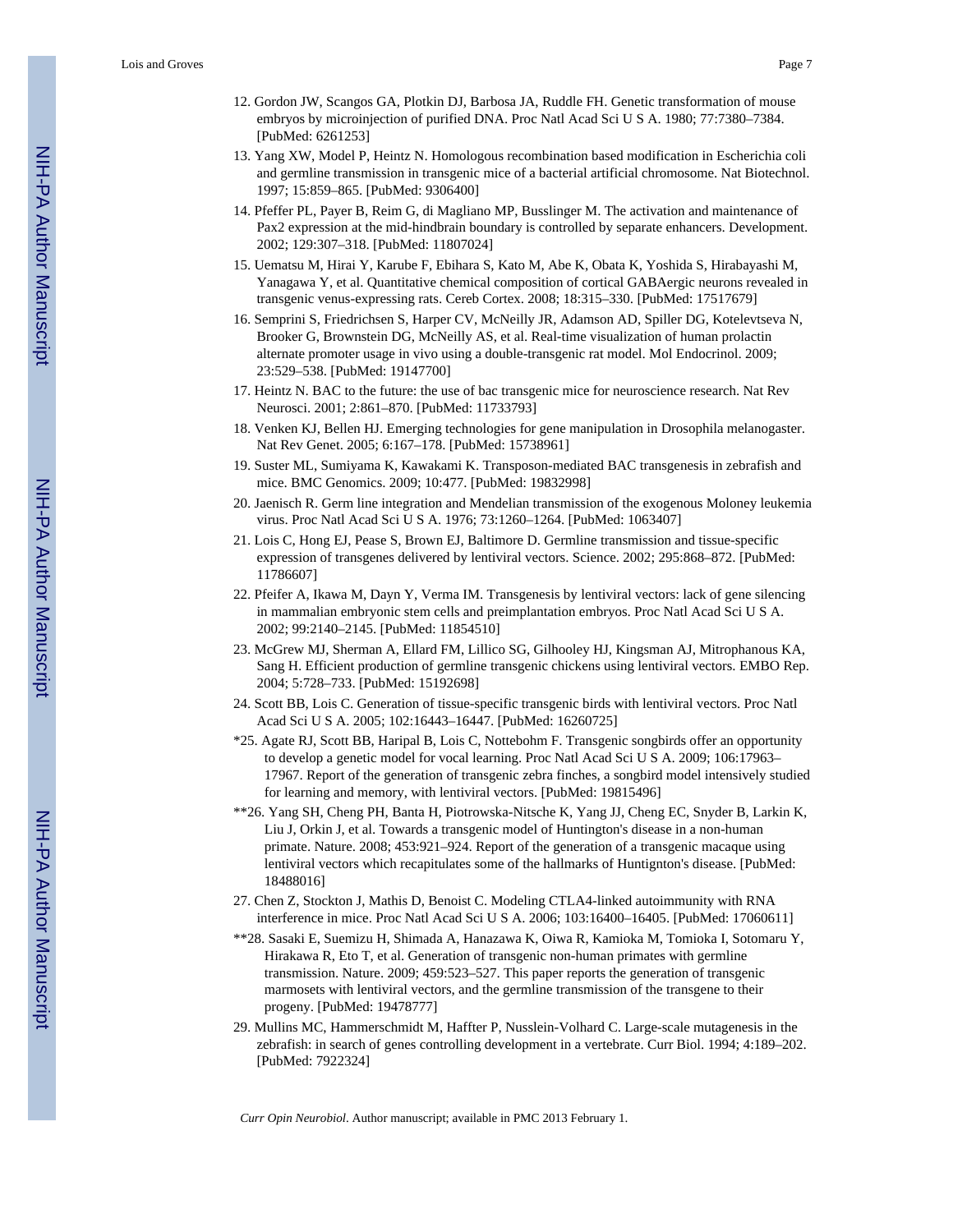- 30. Caspary T, Anderson KV. Uncovering the uncharacterized and unexpected: unbiased phenotypedriven screens in the mouse. Dev Dyn. 2006; 235:2412–2423. [PubMed: 16724327]
- 31. Keays DA, Tian G, Poirier K, Huang GJ, Siebold C, Cleak J, Oliver PL, Fray M, Harvey RJ, Molnar Z, et al. Mutations in alpha-tubulin cause abnormal neuronal migration in mice and lissencephaly in humans. Cell. 2007; 128:45–57. [PubMed: 17218254]
- 32. Merte J, Wang Q, Vander Kooi CW, Sarsfield S, Leahy DJ, Kolodkin AL, Ginty DD. A forward genetic screen in mice identifies Sema3A(K108N), which binds to neuropilin-1 but cannot signal. J Neurosci. 2010; 30:5767–5775. [PubMed: 20410128]
- \*33. Gondo Y, Fukumura R, Murata T, Makino S. ENU-based gene-driven mutagenesis in the mouse: a next-generation gene-targeting system. Exp Anim. 2010; 59(5):537–48. This paper illustrates a current large-scale project of forward chemical mutagenesis in mice followed by direct sequencing. The low cost of sequencing will eventually allow direct sequencing without the need for positional cloning of mutations. [PubMed: 21030782]
- 34. Smits BM, Peters TA, Mul JD, Croes HJ, Fransen JA, Beynon AJ, Guryev V, Plasterk RH, Cuppen E. Identification of a rat model for usher syndrome type 1B by N-ethyl-N-nitrosourea mutagenesis-driven forward genetics. Genetics. 2005; 170:1887–1896. [PubMed: 15965244]
- 35. Evans MJ, Kaufman MH. Establishment in culture of pluripotential cells from mouse embryos. Nature. 1981; 292:154–156. [PubMed: 7242681]
- 36. Thomas KR, Folger KR, Capecchi MR. High frequency targeting of genes to specific sites in the mammalian genome. Cell. 1986; 44:419–428. [PubMed: 3002636]
- 37. Robertson E, Bradley A, Kuehn M, Evans M. Germ-line transmission of genes introduced into cultured pluripotential cells by retroviral vector. Nature. 1986; 323:445–448. [PubMed: 3762693]
- \*\*38. Li P, Tong C, Mehrian-Shai R, Jia L, Wu N, Yan Y, Maxson RE, Schulze EN, Song H, Hsieh CL, et al. Germline competent embryonic stem cells derived from rat blastocysts. Cell. 2008; 135:1299–1310. [PubMed: 19109898]
- \*\*39. Buehr M, Meek S, Blair K, Yang J, Ure J, Silva J, McLay R, Hall J, Ying QL, Smith A. Capture of authentic embryonic stem cells from rat blastocysts. Cell. 2008; 135:1287–1298. These two papers report the first derivation of germ-line competent ES cells from rats. The availabily of rat germline-competent ES cell lines is a significant accomplishment as it allows rats to be genetically engineered with the same ease as mice. [PubMed: 19109897]
- 40. Matsui Y, Zsebo K, Hogan BL. Derivation of pluripotential embryonic stem cells from murine primordial germ cells in culture. Cell. 1992; 70:841–847. [PubMed: 1381289]
- 41. Resnick JL, Bixler LS, Cheng L, Donovan PJ. Long-term proliferation of mouse primordial germ cells in culture. Nature. 1992; 359:550–551. [PubMed: 1383830]
- 42. van de Lavoir MC, Diamond JH, Leighton PA, Mather-Love C, Heyer BS, Bradshaw R, Kerchner A, Hooi LT, Gessaro TM, Swanberg SE, et al. Germline transmission of genetically modified primordial germ cells. Nature. 2006; 441:766–769. [PubMed: 16760981]
- 43. Wilmut I, Schnieke AE, McWhir J, Kind AJ, Campbell KH. Viable offspring derived from fetal and adult mammalian cells. Nature. 1997; 385:810–813. [PubMed: 9039911]
- 44. Wakayama T, Perry AC, Zuccotti M, Johnson KR, Yanagimachi R. Full-term development of mice from enucleated oocytes injected with cumulus cell nuclei. Nature. 1998; 394:369–374. [PubMed: 9690471]
- \*\*45. Rogers CS, Stoltz DA, Meyerholz DK, Ostedgaard LS, Rokhlina T, Taft PJ, Rogan MP, Pezzulo AA, Karp PH, Itani OA, et al. Disruption of the CFTR gene produces a model of cystic fibrosis in newborn pigs. Science. 2008; 321:1837–1841. This article illustrates the power of combining gene targeting in fibroblasts followed by nuclear transfer into oocytes to generate a targeted mutation in an animal for which ES cells are not available. [PubMed: 18818360]
- 46. Durai S, Mani M, Kandavelou K, Wu J, Porteus MH, Chandrasegaran S. Zinc finger nucleases: custom-designed molecular scissors for genome engineering of plant and mammalian cells. Nucleic Acids Res. 2005; 33:5978–5990. [PubMed: 16251401]
- \*\*47. Beumer KJ, Trautman JK, Bozas A, Liu JL, Rutter J, Gall JG, Carroll D. Efficient gene targeting in Drosophila by direct embryo injection with zinc-finger nucleases. Proc Natl Acad Sci U S A. 2008; 105:19821–19826. Initial report on the generation of hybrid enzymes combining the DNAbinding specificity of zinc finger domains and the endonuclease FokI. [PubMed: 19064913]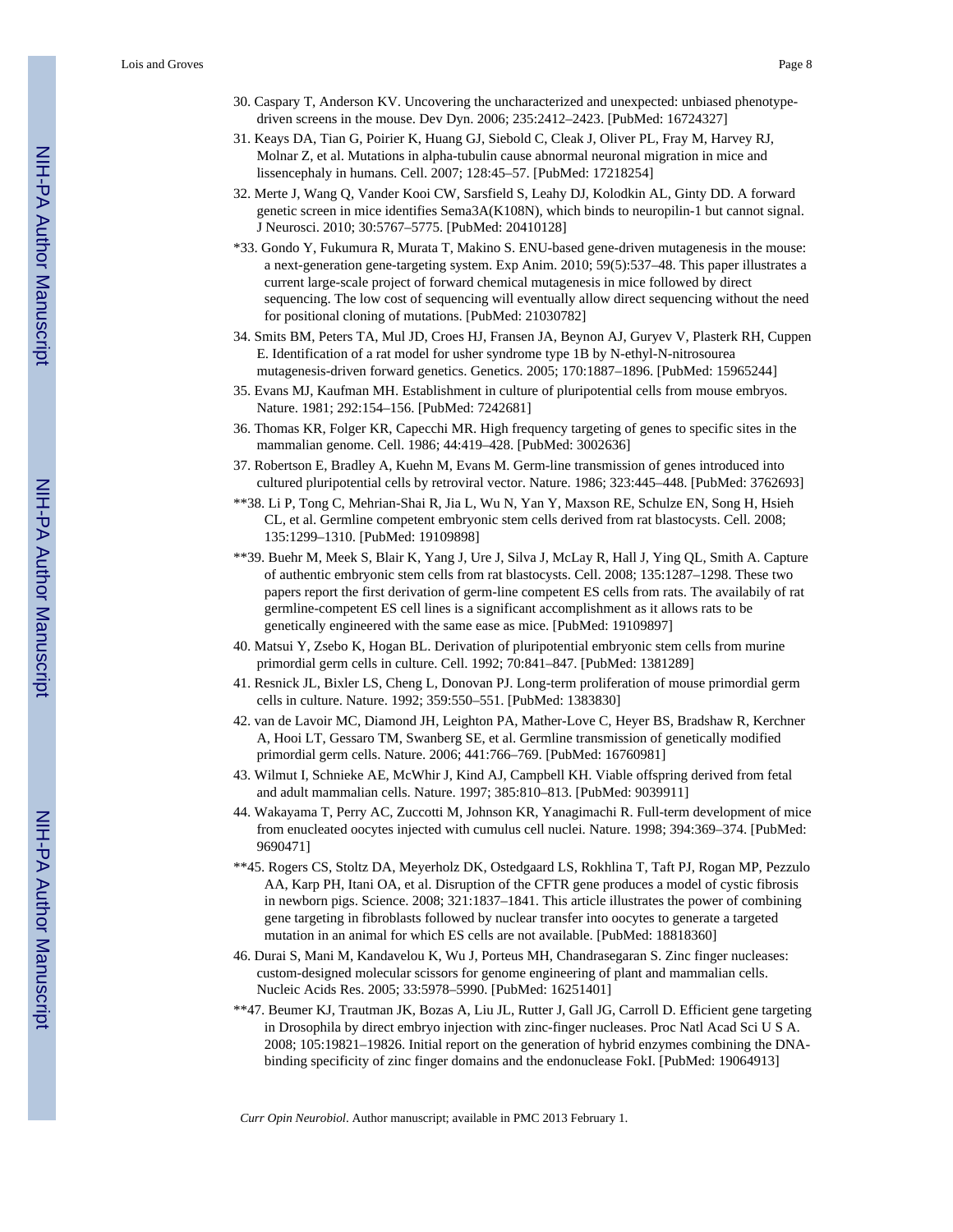- 48. Doyon Y, McCammon JM, Miller JC, Faraji F, Ngo C, Katibah GE, Amora R, Hocking TD, Zhang L, Rebar EJ, et al. Heritable targeted gene disruption in zebrafish using designed zinc-finger nucleases. Nat Biotechnol. 2008; 26:702–708. [PubMed: 18500334]
- 49. Carbery ID, Ji D, Harrington A, Brown V, Weinstein EJ, Liaw L, Cui X. Targeted genome modification in mice using zinc-finger nucleases. Genetics. 2010; 186:451–459. [PubMed: 20628038]
- 50. Hauschild J, Petersen B, Santiago Y, Queisser AL, Carnwath JW, Lucas-Hahn A, Zhang L, Meng X, Gregory PD, Schwinzer R, et al. Efficient generation of a biallelic knockout in pigs using zincfinger nucleases. Proc Natl Acad Sci U S A. 2011; 108:12013–12017. [PubMed: 21730124]
- \*51. Geurts AM, Cost GJ, Freyvert Y, Zeitler B, Miller JC, Choi VM, Jenkins SS, Wood A, Cui X, Meng X, et al. Knockout rats via embryo microinjection of zinc-finger nucleases. Science. 2009; 325:433. [PubMed: 19628861]
- 52. Boch J, Scholze H, Schornack S, Landgraf A, Hahn S, Kay S, Lahaye T, Nickstadt A, Bonas U. Breaking the code of DNA binding specificity of TAL-type III effectors. Science. 2009; 326:1509–1512. [PubMed: 19933107]
- \*53. Moscou MJ, Bogdanove AJ. A simple cipher governs DNA recognition by TAL effectors. Science. 2009; 326:1501. These two reports describe that the code that TAL effectors use to recognize DNA sequences is very simple to engineer. [PubMed: 19933106]
- 54. Fire A, Xu S, Montgomery MK, Kostas SA, Driver SE, Mello CC. Potent and specific genetic interference by double-stranded RNA in Caenorhabditis elegans. Nature. 1998; 391:806–811. [PubMed: 9486653]
- 55. Rubinson DA, Dillon CP, Kwiatkowski AV, Sievers C, Yang L, Kopinja J, Rooney DL, Zhang M, Ihrig MM, McManus MT, et al. A lentivirus-based system to functionally silence genes in primary mammalian cells, stem cells and transgenic mice by RNA interference. Nat Genet. 2003; 33:401– 406. [PubMed: 12590264]
- 56. Dann CT, Alvarado AL, Hammer RE, Garbers DL. Heritable and stable gene knockdown in rats. Proc Natl Acad Sci U S A. 2006; 103:11246–11251. [PubMed: 16844779]
- 57. Svoboda P. Off-targeting and other non-specific effects of RNAi experiments in mammalian cells. Curr Opin Mol Ther. 2007; 9:248–257. [PubMed: 17608023]
- \*58. Herold MJ, van den Brandt J, Seibler J, Reichardt HM. Inducible and reversible gene silencing by stable integration of an shRNA-encoding lentivirus in transgenic rats. Proc Natl Acad Sci U S A. 2008; 105:18507–18512. [PubMed: 19017805]
- \*59. Dickins RA, McJunkin K, Hernando E, Premsrirut PK, Krizhanovsky V, Burgess DJ, Kim SY, Cordon-Cardo C, Zender L, Hannon GJ, et al. Tissue-specific and reversible RNA interference in transgenic mice. Nat Genet. 2007; 39:914–921. These 2 works describe genetic strategies to achieve inducible and reversible knockdown of genes by using RNAi. [PubMed: 17572676]
- 60. Wiznerowicz M, Szulc J, Trono D. Tuning silence: conditional systems for RNA interference. Nat Methods. 2006; 3:682–688. [PubMed: 16929312]
- 61. Krebs HA. The August Krogh Principle: "For many problems there is an animal on which it can be most conveniently studied". J Exp Zool. 1975; 194:221–226. [PubMed: 811756]
- 62. Cairns, J.; Stent, GS.; Watson, JD. Phage and the origins of molecular biology. Centennial. Cold Spring Harbor, N.Y.: Cold Spring Harbor Laboratory Press; 2007.
- 63. Hershey, AD. The Bacteriophage lambda. Cold Spring Harbor, N.Y.: Cold Spring Harbor Laboratory; 1971.
- 64. Ptashne, M. A genetic switch : phage lambda revisited. 3rd. Cold Spring Harbor, N.Y.: Cold Spring Harbor Laboratory Press; 2004.
- 65. Hodgkin AL, Huxley AF, Katz B. Measurement of current-voltage relations in the membrane of the giant axon of Loligo. J Physiol. 1952; 116:424–448. [PubMed: 14946712]
- 66. Pettigrew JD, Konishi M. Neurons selective for orientation and binocular disparity in the visual Wulst of the barn owl (Tyto alba). Science. 1976; 193:675–678. [PubMed: 948741]
- 67. von Frisch K. Decoding the language of the bee. Science. 1974; 185:663–668. [PubMed: 17736362]
- 68. Katz B, Miledi R. Membrane noise produced by acetylcholine. Nature. 1970; 226:962–963. [PubMed: 5445879]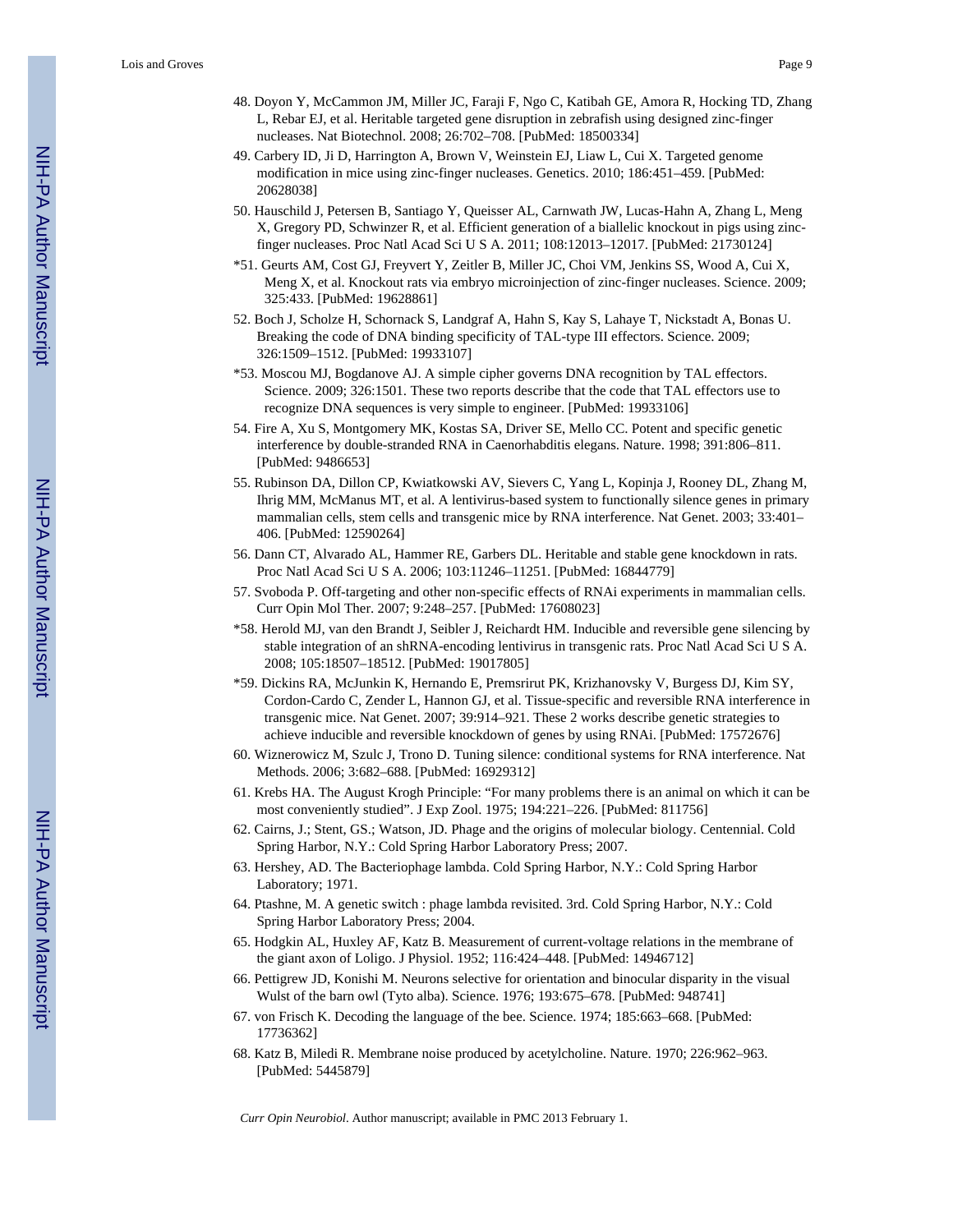- 69. Hubel DH, Wiesel TN. Receptive fields of single neurones in the cat's striate cortex. J Physiol. 1959; 148:574–591. [PubMed: 14403679]
- 70. Sobkow L, Epperlein HH, Herklotz S, Straube WL, Tanaka EM. A germline GFP transgenic axolotl and its use to track cell fate: dual origin of the fin mesenchyme during development and the fate of blood cells during regeneration. Dev Biol. 2006; 290:386–397. [PubMed: 16387293]
- 71. Ramos DM, Monteiro A. Transgenic approaches to study wing color pattern development in Lepidoptera. Mol Biosyst. 2007; 3:530–535. [PubMed: 17639127]
- 72. Keller L. Adaptation and the genetics of social behaviour. Philos Trans R Soc Lond B Biol Sci. 2009; 364:3209–3216. [PubMed: 19805428]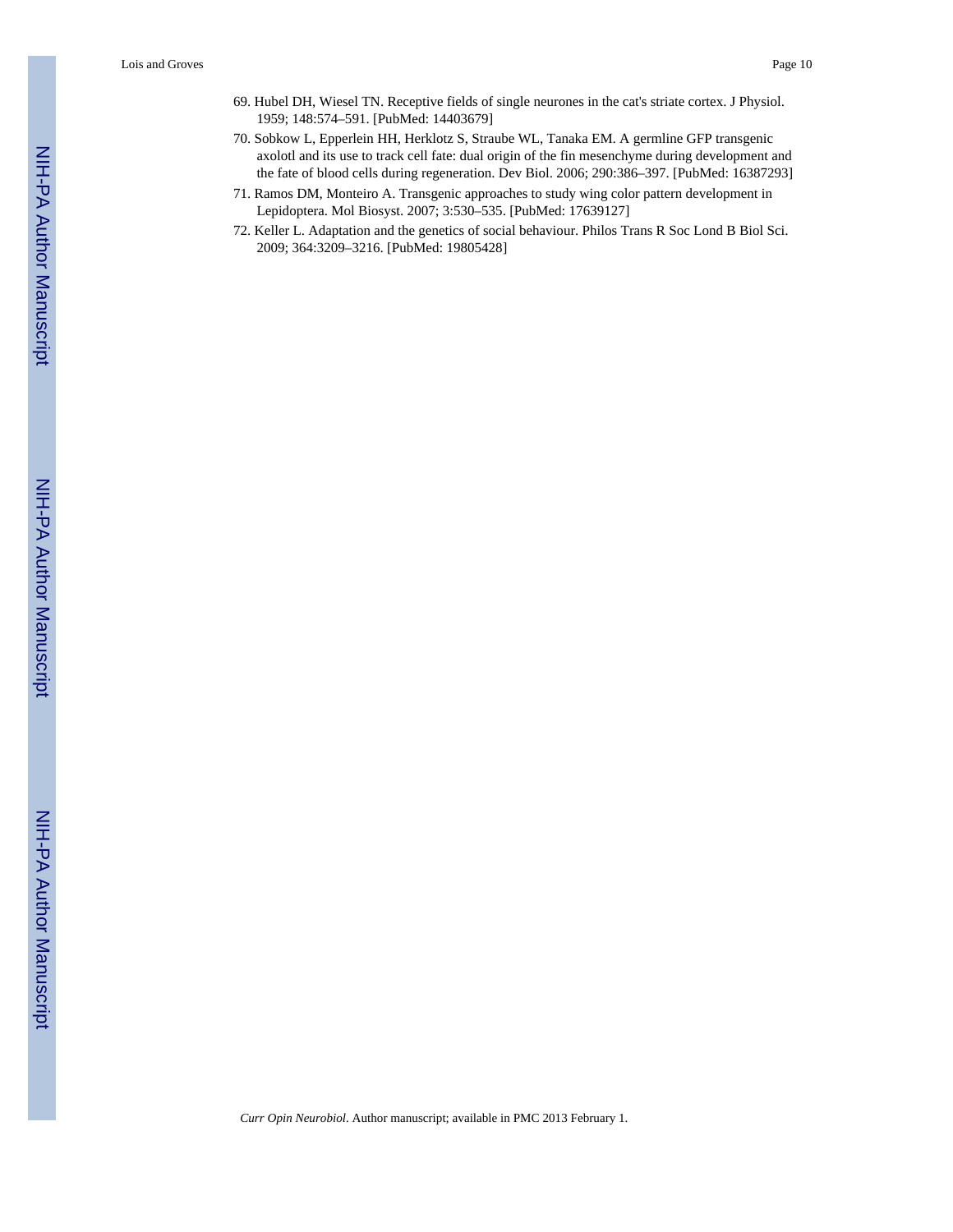#### **Highlights**

- **•** Manipulating an animal's genome is a powerful approach to study brain function.
- **•** Tools to manipulate genomes have been only been applied to a few species.
- We discuss the genetic tools developed in traditional 'genetic species'.
- We highlight the application of genetic tools to 'non-genetic' species.
- **•** We describe tools available for genetic manipulation of rats, monkeys and birds.